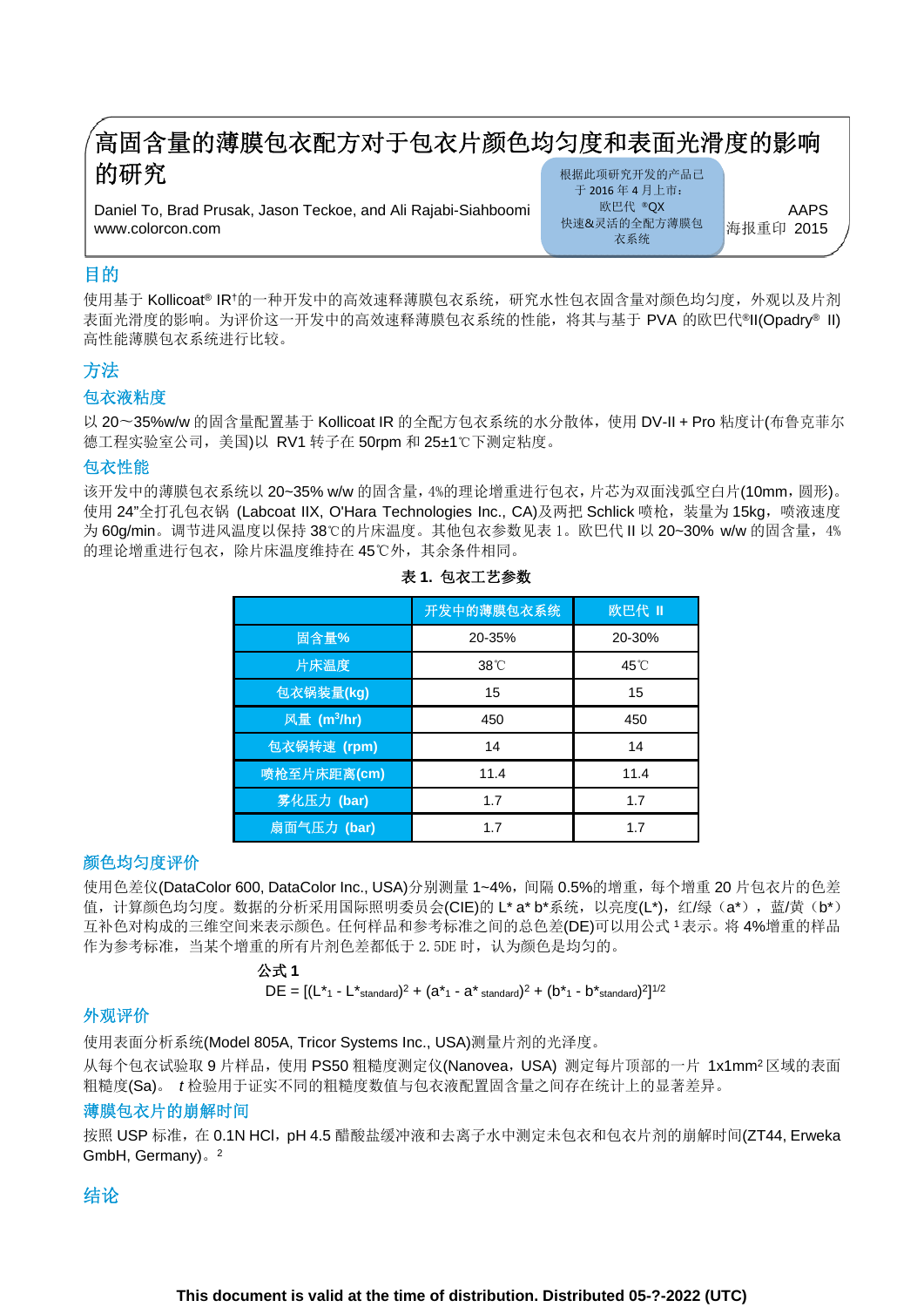## 包衣液粘度

开发中的速释薄膜包衣系统和欧巴代 II 薄膜包衣系统的粘度见图 1。图中所示的红线代表通常推荐的 450-500 mPa·s 的极限粘度,低于这个值能避免包衣液的泵液困难问题。





#### 包衣性能和颜色均匀度

 $\sim$   $\sim$ 

开发中的薄膜包衣系统在 20%和 35%的固含量下没有出现粘连问题。包衣液固含量的提高显著减少了需要使用的包 衣液总量, 即 4%增重的包衣液用量从 3000g 降低到 1714g, 从而使包衣时间减少了 42%, 如表 2 所示。欧巴代Ⅱ包 衣增重到 4%的时间也能通过提高固含量来缩短,然而由于包衣液的粘度高,固含量高于 30%时就无法包衣了。

| 配方             | 固含量<br>$(w/w\%)$ | 实现颜色均匀度时间<br>(分钟) | 实现 4.0%增重时间<br>(分钟) |
|----------------|------------------|-------------------|---------------------|
| 开发中的薄膜包衣系<br>统 | 20               | 30                | 48                  |
|                | 35               | 21                | 28                  |
| 欧巴代 II         | 20               | 未测量               | 48                  |
|                | 30               | 未测量               | 32                  |

表 **2.** 在 **20%**和 **35%w/w** 的固体颗粒含量中包衣效能

如图 2 所示,收集 1~4%增重的开发中的薄膜包衣系统的包衣片剂进行颜色均匀度分析。以色差值全部低于 2.5DE 为 标准, 20%固含量时, 2.5%增重实现颜色均匀。35%固含量时, 3.0%增重实现颜色均匀。35%w/w 的固含量虽然提 高了包衣效率,但实现颜色均匀度的时间延长了 30%。



#### 图 **2.** 开发中的薄膜包衣系统在 **20** 和 **35%w/w** 固含量的颜色均匀度检测

 $-2-$ 

Colorcon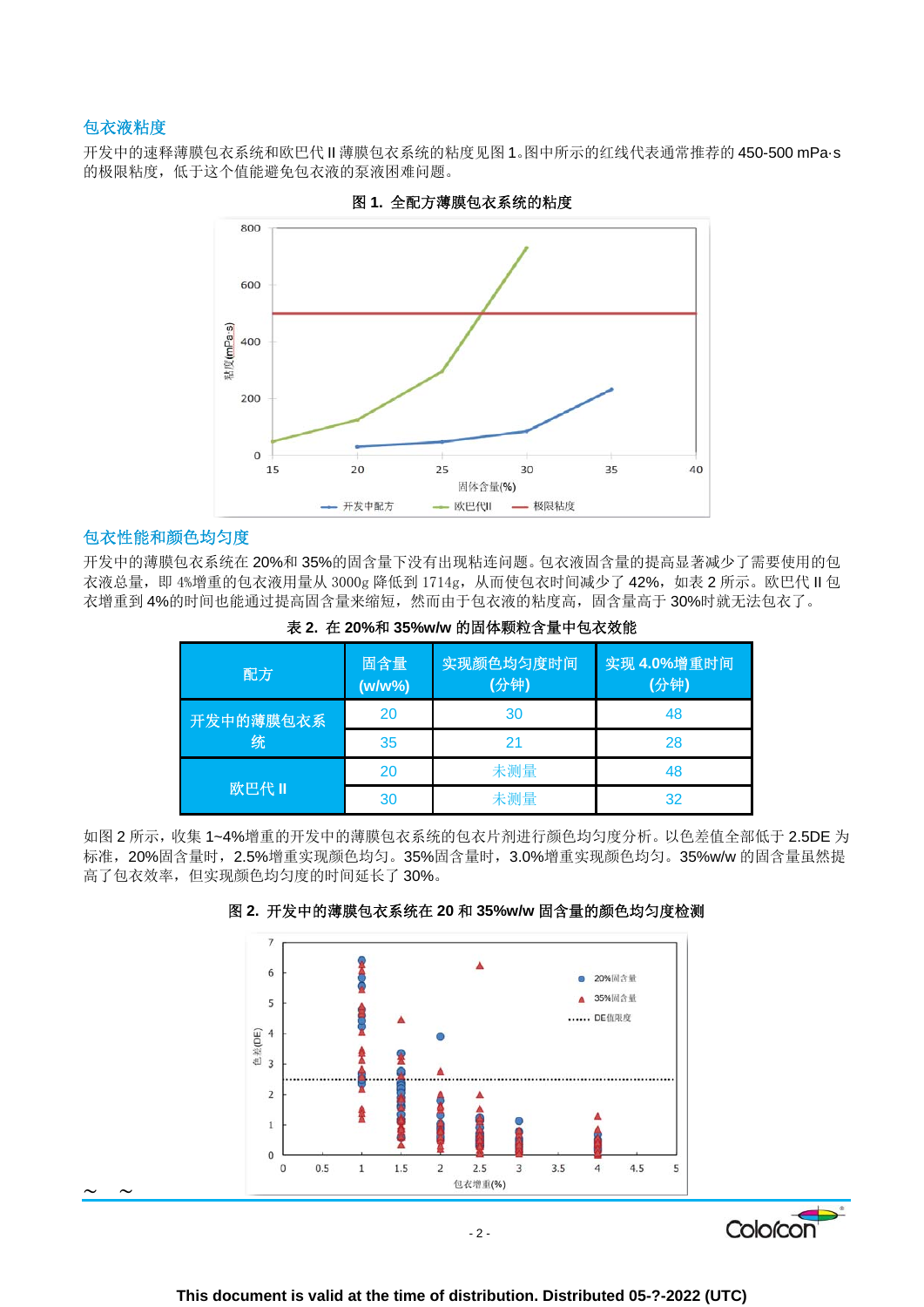## 外观评价

开发中的薄膜包衣系统在 20%和 35%w/w 的固含量,都呈现了优异的片剂外观和标识清晰度(图 3),并且具有高光泽 度和低表面粗糙度。正如预期,较低的包衣液固含量能够得到更加光滑和有光泽的外观。出乎意料的是,开发中的薄 膜包衣系统在 35%固含量包出的片剂外观(光泽度)与欧巴代Ⅱ在 20%w/w 固含量的结果相当, 而且明显比欧巴代Ⅱ 在 30%w/w 固含量的结果更好(表 3)。



图 **3. (a) 20%**和**(b)35%w/w** 固含量的包衣片标识部分图像

500 µm 

| 配方             | 固含量<br>$(w/w\%)$ | 表面粗糙度<br>$(\mu m)$ | 光泽度<br>(GU) |
|----------------|------------------|--------------------|-------------|
| 开发中的薄膜包衣系<br>统 | 20               | $3.1 \pm 0.6$      | 114         |
|                | 35               | $4.6 \pm 0.5$      | 89          |
| 欧巴代 II         | 20               | $3.5 \pm 0.3$      | 89          |
|                | 30               | $6.8 + 0.6$        | 65          |

表 3. 20%和 35%w/w 固含量的包衣效率, 光泽度和表面粗糙度

包衣液的粘度和表面张力是影响片剂表面粗糙度和光泽度的关键特性。较低粘度的包衣液更易于雾化,从而提高覆 盖面,使液滴铺展增强衣膜结合力。3而降低表面张力可以改善表面上的液滴铺展,并通过改善表面湿润增强衣膜结 合力。4 Kollicoat IR 具有低粘度的特性,并能显著降低水的表面张力,5从而以更高的固含量应用开发中的包衣系统 可以获得卓越的片剂外观。

#### 包衣片的崩解时间

 $\sim$   $\sim$ 

经测定,未包衣的空白片的崩解时间在 0.1N HCl, pH 4.5 醋酸盐缓冲液和去离子水中分别为 4.3, 4.6, 和 4.8 分钟。 使用开发中的薄膜包衣系统分别用 20%和 35%w/w 固含量包衣到 4%增重的包衣片,在所有介质中的崩解时间延长 了大约 1-2 分钟,与典型的速释包衣配方相同。